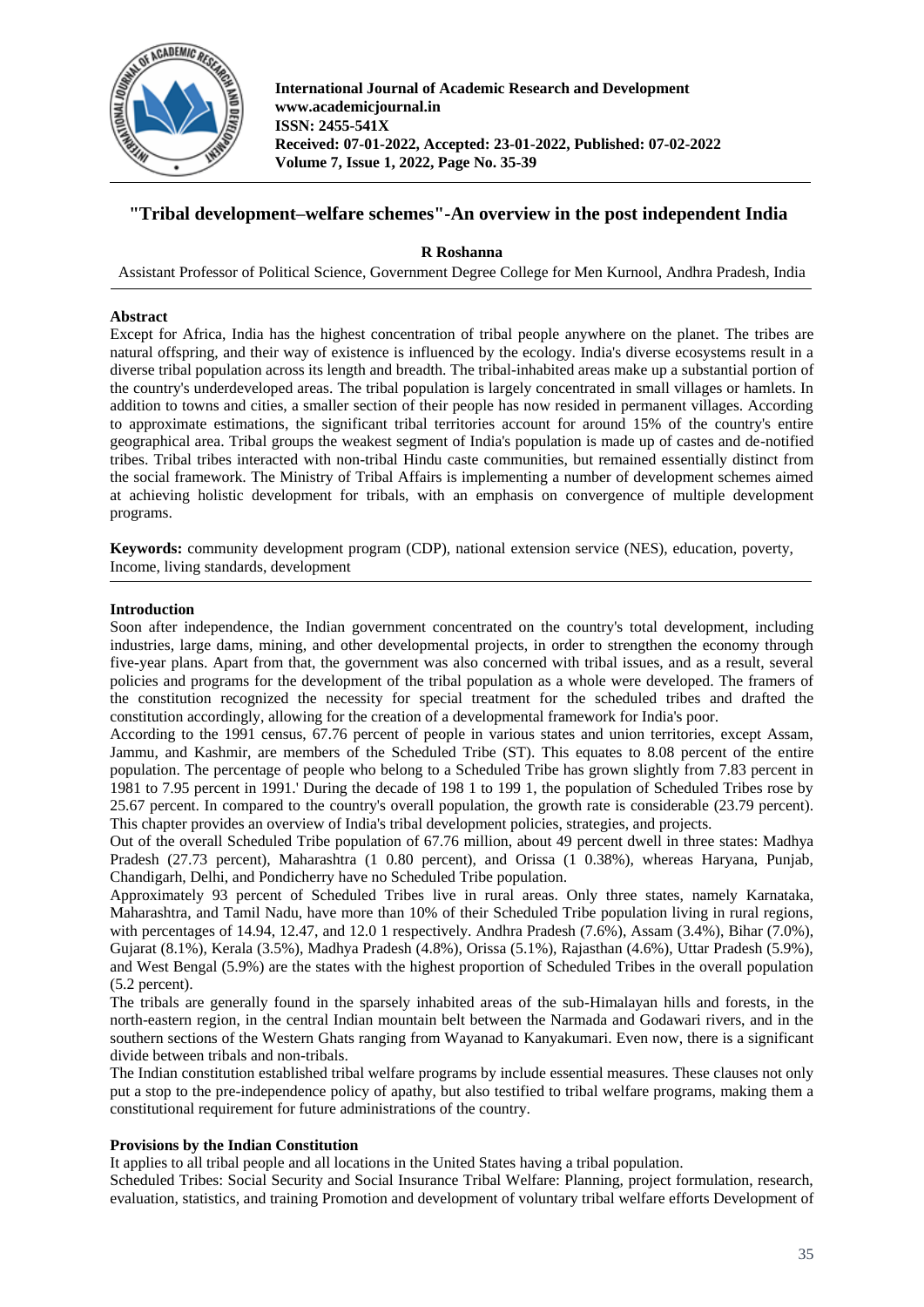Scheduled Tribes Scheduled Areas Monitoring of ST Welfare Grants, based on the framework and mechanism designed by NITI Ayog.

The National Commission for Scheduled Tribes is tasked with reporting on the administration of Scheduled Areas and the welfare of Scheduled Tribes, as well as issuing directives for the development and implementation of vital programs for the welfare of Scheduled Tribes in any state.

Implementation of the Protection of Civil Rights Act of 1955 and the Scheduled Castes and Scheduled Tribes (Prevention of Atrocities) Act of 1989, omitting criminal justice administration in cases involving Scheduled Tribes.

**Note:** The Ministry of Tribal Affairs will serve as the umbrella organization for the STs' general growth and well-being. However, the development of these communities' sectoral programs and schemes, as well as their coordination, will fall under the purview of the concerned Central Ministries/Departments, State Governments, and/or Union Territory Administrations, with each Ministry/Department responsible for its own sector.

The Ministry's programs and schemes are intended to support and supplement, primarily through financial assistance, the efforts of other Central Ministries, State Governments, and, to a lesser extent, voluntary organizations, in filling critical gaps within institutions and programs, while taking into account the situation of STs. All Central Ministries have major responsibility for supporting the interests of Scheduled Tribes. The Ministry adds to their efforts by implementing a variety of developmental initiatives in key areas through specially designed plans. The Ministry of Tribal Affairs oversees these programs, which promote economic, educational, and social development via the establishment of institutions. They are mostly implemented by state governments and union territory administrations.

Organization: The Ministry of Tribal Affairs is led by the Union Minister of Tribal Affairs, with two Ministers of State assisting him. The Secretary, who is aided by three Joint Secretaries, one Deputy Director General, and one Economic Advisor, is the Ministry's administrative leader. The Ministry's Financial Advisor aids with internal finance and budget issues, while the Chief Controller of Accounts assists with budget and spending management. Divisions/Branches and Sections/Units make up the Ministry. The Ministry of Tribal Affairs has a sanctioned staff of 139 personnel, with 110 officials on the job. There are 45 Group A postings, 59 Group B (Gazetted/non-Gazetted) posts, and 45 Group C posts. 35 Group C jobs, including 16 formerly Group D posts that have been reclassified as Group C posts in accordance with the recommendations of the Sixth Central Pay Commission.

Vigilance Activities: The Ministry's Chief Vigilance Officer (CVO) assists the Secretary of the Ministry in all vigilance matters and serves as a liaison between the Ministry and the Central Vigilance Commission (CVC). At addition to his regular duties as Joint Secretary (Administration) in the Ministry, the CVO is in charge of monitoring. The CVO is assisted by one Deputy Secretary in carrying out his duties. The Ministry commemorates "Vigilance Awareness Week" every year.

Public Grievance Redressal Mechanism: The Director of Grievances in the Ministry is the Joint Secretary. The Director of Grievances also meets with officers and staff on a regular basis to hear concerns and grievances in person. The public's complaints are also being tracked online (CPGRAMS). Online public concerns sent through DARPG, the President's Secretariat, and other channels are also attended to and monitored.

**Parliamentary Committees and the Ministry:** Every year, the Standing Committee on Social Justice and Empowerment hears testimony from Ministry representatives in connection with the evaluation of the Ministry's Demands for Grants. In addition, this Ministry has another Standing Committee, the Standing Committee for the Welfare of SCs and STs. In addition, once every quarter, under the chairmanship of the Minister of Tribal Affairs, Consultative Committee Meetings on various topics are held. The contact information for the Director of Grievances, such as room number, phone number, and so on, has been extensively disseminated.

- a. Tribal communities must be recognized by law.
- b. The establishment of designated zones for the tribals' comprehensive development.
- c. Special representatives in the legislature, legislative assemblies, and municipal governments.
- d. Special benefits, such as the reserve of a specific number of government jobs and places
- e. in educational institutions.
- f. The right to use the local language for administration and other reasons, as well as the right to
- g. express one's beliefs.

In addition to the foregoing, three constitutional clauses demand special attention. The Union Executive is granted the right to direct the States in matters pertaining to the administration of scheduled areas under the fifth schedule. The 6th schedule designates tribal areas in Assam and Meghalaya where autonomous district councils and regional councils have been established with the power to make laws governing land management, forests, shifting of cultivation, appointment or succession of chief and headman, inheritance of property and divorce, social customs, and village or town administration. Article 275 (1) of the Constitution authorizes the Union to provide grant-in-aid to states for the purpose of promoting the welfare of Scheduled Tribes or improving the administration of Scheduled Areas.

The constitution also calls for the formation of a commission to protect the interests of Scheduled Tribes. Thus, tribal development in the genuine sense and in the current context of India is a post-independence notion that takes its inspiration from the constitution. Sri Silverman's national committee on backward area development has advocated the "Sub-plan method" with appropriate adaptations for other backward regions for better planning and development. The Indian government established a number of committees, each chaired by a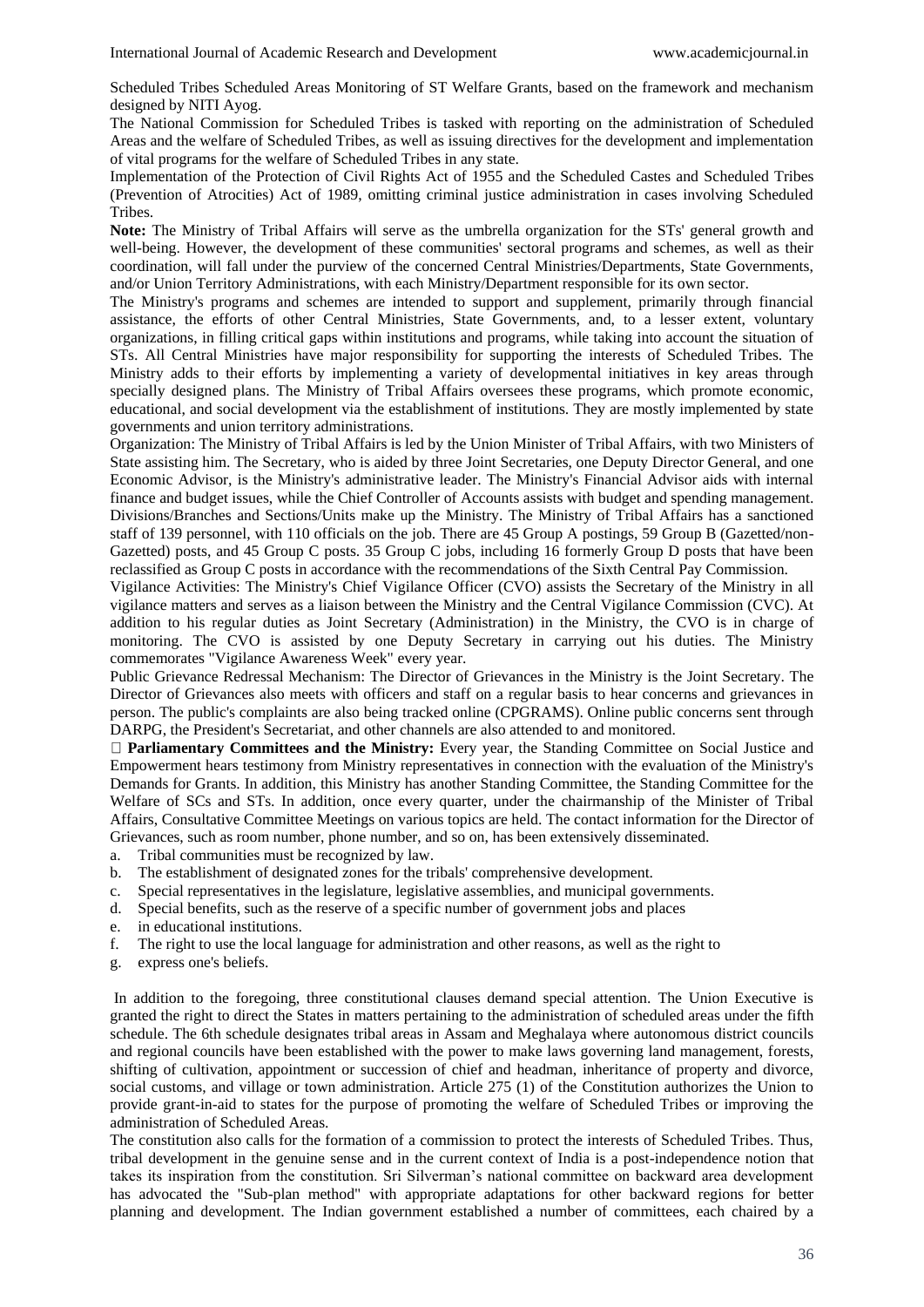notable politician or government figure. These committees were mentioned in the Fourth Plan working group report from 1980 to 1985. Under the presidency of Sri. U.N., the Commission on Scheduled Areas and Scheduled Tribes was established.

"The challenge is not to upset the tranquilly of tribal life but concurrently strive for their advancement," Dhebar wrote in 1961, "not to push anything onto the tribals but work for their integration as members and part of the Indian family."

"The goal of tribal welfare policy should be defined as the progressive advancement, social and economic betterment of tribals with a view to their integration with the rest of the community on a footing of equality within a reasonable distance of time," according to a study team appointed by the Planning Commission and led by P. Shilu A.O. The time duration must vary from tribe to tribe, and in the case of some tribes, it may be five or 10 years.

The Debar Commission (1961) emphasized the importance of a holistic approach. "The problem of economic growth for the vast majority of tribals cannot be solved until land, forests, cattle riches, cottage and village businesses are all mobilized on an integrated basis," they claim. An Expert Committee was established in 1972 under the head of S. C. Dube to advise on the design of a new strategy during the Fifth Five Year Plan.

#### **Schemes for Tribal development**

The tribal majority areas in the country are broadly divided into three categories, viz., (i) predominantly tribal stated union territories (ii) Scheduled area, and (iii) Non-Scheduled areas in the states. All the tribal-majority States and Union Territories are placed in a special category for availing funds. The development and administration of tribal areas is accepted as a special responsibility of the central government even though they are integral parts of the concerned states. Financial provisions for their development were considered in detail by the constituent assembly itself.

The schemes are classified into two categories: (i) central sector programs, which are wholly funded by the central government; and (ii) private sector programs, which are partially funded by the private sector. (ii) centrally supported programs, which are partially funded by the federal government and the remainder by the state governments involved.

The use of state finances may be divided into two major groups. There are two types of plans: planned and unplanned. Technically, the plan covers all of the items covered by the State or Central plans. The non-plan accounts for general management as well as the upkeep of development initiatives.

The Special Central Assistance (SCA) for tribal sub-plans is distributed among states based on the following three criteria.

- 1. The tribal population of the Sub-Plan region;
- 2. The Sub-geographical Plan's area; and
- 3. The state's per capita gross production.

The weighting of these three factors has been established in a certain ratio. While the first two criteria are straightforward, the third criterion determines the amount of aid by comparing the inverse of the State's per capita gross product to the inverse of the per capita gross national product.

Central government, state governments, institutions such as commercial banks, co-operative banks, NABARD, and volunteer organizations are among the financial entities that provide services in tribal territories.

#### **Programs for Tribal welfare**

The Indian government has implemented a variety of employment-oriented and developmental programs for tribals. Integrated Rural Development Program (IRDP), Jawahar Rosgar Yojana (JRY), Prime Ministers Rosgar Yojana (PMRY), and Training for Self-Employment for Rural Youth are some of the important Programs (TRYSEM).

The IRDP plan is exclusively for rural individuals who are poor, whereas the others are for both rural and urban youngsters. District Rural Development Agencies (DRDAs) in conjunction with Commercial and Cooperative Banks implement all of the initiatives in the state. In October 1993, PMRY was founded to address the increasing problem of educated unemployment. PMRY is concerned with the establishment of self-employment businesses in industries and services.

Any jobless kid who is metric failed/passed or IT1 passed is eligible for the scheme's benefits, provided that he is between the ages of 18 and 35 and his family's annual income does not exceed Rs 24,000 per annum. The kid must also have lived in the region for at least three years and be in good standing with any bank or financial institution. The proposal calls for a 22.5 percent reservation for Scheduled Castes and a 27 percent reservation for OBCs.

This plan offers a maximum loan of Rs 1 lakh per candidate, at an interest rate of 12.5 percent to 15.5 percent.

As margin money, the entrepreneur must provide 5% of the project cost. On such loans, no collateral security guarantee is required. After a six to eighteen-month moratorium, repayment begins and lasts for three to seven years. The government gives a subsidy of 15% of the entire loan amount disbursed, up to a maximum of Rs 7,500 per entrepreneur.

A key aspect of the plan is the provision of mandatory training for entrepreneurial growth. The Program will last one month, and learners will be paid a stipend of Rs. 500 throughout that time. The TRYSEM initiative was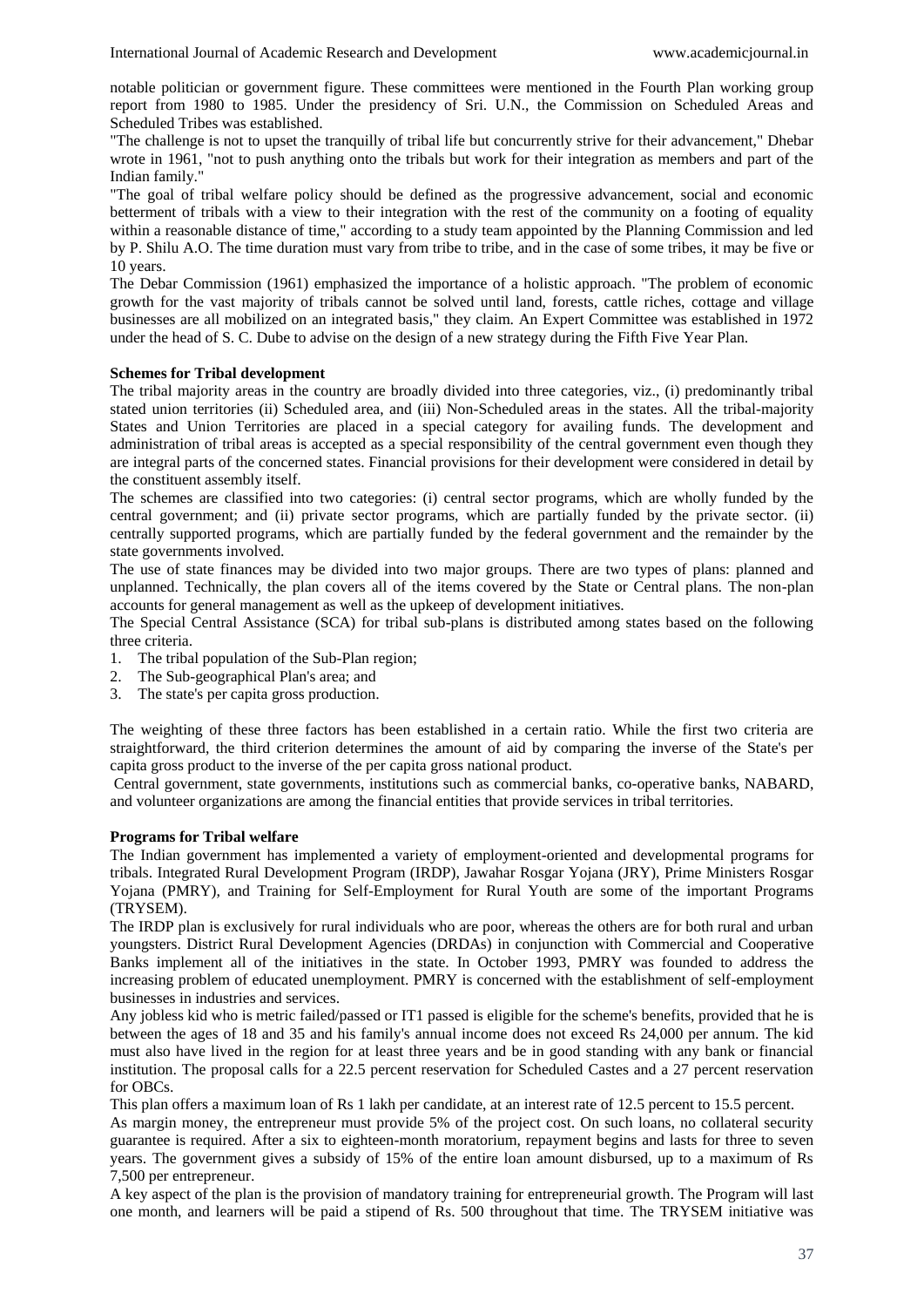launched on Independence Day in 1979 with the goal of imparting technical skills to rural youth so that they might pursue self-employment in the domains of agriculture and associated activities, industries, services, and commercial activities. The project, which is part of the Integrated Rural Development Program, intends to teach roughly 2 lakh rural youngsters each year from the country's 5,011 development blocks in order to raise them out of poverty.

Rural adolescents between the ages of 18 and 35 who have an annual timely income from all sources of not more than Rs 8,500/- are eligible to apply for this initiative. Scheduled Caste scheduled Tribes (50 percent), women (40 percent), and physically challenged people are given priority (3 percent). The beneficiaries are educated in agricultural and related occupations, as well as industrial, service, and commercial operations. During the training time, trainees are given a monthly stipend or a daily allowance. The training school receives an honorarium as well as Rs 75 per learner every month for raw material purchases.

In recent years, the major focus of development Programs has been on alleviating poverty in tribal communities. Illiteracy, unemployment, underemployment, and agricultural law production are listed as the key drivers of poverty. The fertility of the land is particularly poor in the TSP region since farmers' land holdings are largely on hill slopes. Droughts and soil degradation are also becoming more common in tribal communities. The tribals' work prospects have been curtailed as a result of this. Special Programs, primarily (a) the Asset Program and (b) the Employment Program, were developed in the 1980s to improve the economic position of tribals.

The Asset Program seeks to eliminate poverty and unemployment in rural regions, resulting in an overall integrated development of rural life. The underprivileged are provided direct access to economic assets through this initiative. The money generated by these productive assets is expected to not only repay the bank loans, but also to aid the supported families in crossing the poverty line. The Integrated Rural Development Program is the prevalent name for this initiative (IRDP).

During the difficult agricultural season, the Employment Program, on the other hand, tries to provide employment through public works. According to the employment Program, poverty endures due to a lack of job prospects. The early employment Programs were ad hoc in character, but the National Rural Employment Program (NREP), which began in October of 1980, is now considered a permanent plan Program.

The difficulties of tribal development must be fully comprehended. The Programs should be tailored to the tribal community's individual requirements. In addition, tribal development Programs should be linked with current rural development Programs aimed at alleviating poverty. A realistic and holistic approach to tribal development can provide positive benefits on its own.

## **Conclusion**

The most significant impediment to tribal communities' long-term growth is a lack of understanding of laws and programs designed specifically for them, which must be strengthened, which can only be accomplished by increasing tribal literacy rates. According to government data, tribals have a literacy rate of 59 percent, according to the 2011 census. However, it is a cruel fact that a huge portion of these literary tribes are merely literate for the sake of being literate.

They dropped out of school at a young age, have little awareness of the policies and programs designed for them, and are uninformed of their rights. Government policy should not only focus on tribal development, but also on the long-term development of tribes with their rich culture, customs, traditions, and language, since tribal identity is rooted in their unique culture and traditions passed down from their forefathers.

In this day of globalization, the tribal group urgently requires certain special measures to defend and maintain its culture and identity. Development has no relevance if the true identity of scheduled tribes is jeopardized.

### **References**

- 1. Sinu E, Udaya Mahadevan. Living conditions of Irula tribes in Devathanam pet village, Gingee Taluk, Vilupuram District, Tamil Nadu. M.A Dissertation, Loyola College (Autonomous), Submitted to MADRAS University, 2002.
- 2. Hareesha, Midatala Rani. Socio-economic and cultural life of tribals in Udupi and Uttar Kannada Districts of Karnataka. Artha Journal of Social Sciences,2009:8(1):2009:1-8.
- 3. Babu KS. Socio-Economic and Health Conditions of Some Major Tribes in Andhra Pradesh. Social Work Chronicle,2012:1(2):2012:31-49.
- 4. Gomango Giridhar. "Constitutional Provisions for the Scheduled Caste and the Scheduled Tribes," Himalaya Publishing House, Girgaon Mumbai, 1992. http://tribal.nic.in/chapter1.html
- 5. Mehata PL. "Constitutional Protection to Scheduled Tribes in India," [Retrospect and prospect], H.K. Publishers and Distributors, Delhi, 1991, 51-96.
- 6. Mehata SM. "Constitution of India and Amendment Acts," Deep and Deep publications, New Delhi, 1990, 15.
- 7. Upadhyay HC. "Scheduled Caste and Scheduled Teibes in India," Anmol publications, New Dehli,1991:57:13. Ibid. P.58
- 8. La Gazette De L' Etat. Gazette of Pondicherry. April 2010
- 9. Subramaniyam Naidu T. Report on Scheduled Tribes in Pondicherry, Department of Anthropology and Centre for Future Study, Pondicherry University.